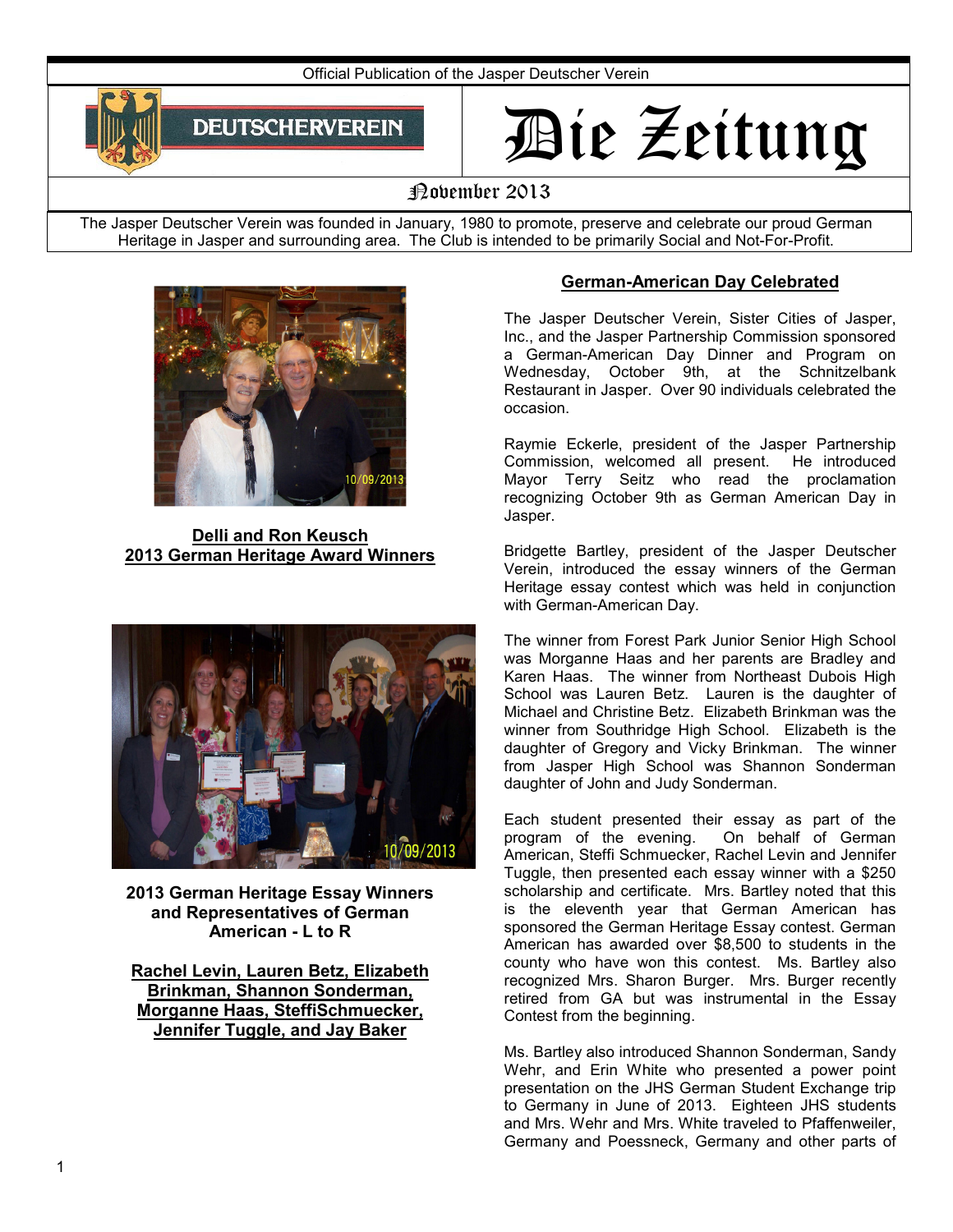Germany. Students stayed in homes of the German students who previously visited Jasper and spent time in the Jasper homes and attended JHS and visited parts of Dubois County.

Mrs. Wehr, president of Sister Cities of Jasper, Inc., presented the 15th annual German Heritage Award. The 2013 German Heritage Award was presented to Ron and Delli Keusch. Mr. and Mrs. Keusch were part of the founding members of the Jasper Deutscher Verein and were in charge of the food booth for many years. They have contributed many hours to promote the German heritage in many different ways.

Ms. Wehr noted that "This couple has been very involved since the beginning of the Jasper German Club. They were one of the original ten couples to form the Jasper German Club. They were always ready to dance the night away in their German outfits teaching everyone how to polka waltz." From a nomination, "They both know many of the old skills and teach whenever the opportunity presents itself such as butchering, making turnip kraut, log sawing, sheephead, frying liver and onions,etc."

Ms. Wehr stated "Ron and Delli were co-chairmen of the food booth at the Strassenfest for the first eight years. Ron was instrumental in putting together the original German Club float. He did the welding, painting, and general maintenance. He made sure the floor was solid for dancing!!! And Ron and Delli always showed up to help get the float ready for the parades. They both speak and understand German. Ron has carried on the dialect spoken in Dubois County."

It was noted that Ron is an entertainer. Throughout the travels of the German Club, at the end of the evening, Ron has entertained with the spoons or harmonica. Mr. and Mrs. Keusch have been involved in the family business, Keusch Glass, for many years. They are members of St. Mary's Church in Ireland and are dedicated to family, friends, and community.

Their four children and many grandchildren also attended the event and Mr. Keusch entertained the group by playing the spoons and lead the group in singing the "Schnitzelbank Song".

Mr. Eckerle thanked Lois Kuntz, Patti Goepfrich, Bridgette Bartley, Sandy Wehr, and entire staff of the Schnitzelbank for their coordination of the evening's activities.

# **We Made it - 3rd Place in the 2013 Wine Festival of the Year Competition**

We are really proud of it. We have to express a very heartfelt "Thank you" to all our Friends and Supporters especially in Jasper, the rest of Germany and the World.

We, Pfaffenweiler with only 2,300 people, versus Besigheim (12.000 people) and Radebeul (33.000 people) showed them, that we are the real winners!!

Sincerely,

Community of Pfaffenweiler and the Club Association

#### **September Jasper Deutscher Verein in Review**

The Jasper Deutscher Verein held their summer picnic on September 14th at the Jasper Outdoor Recreation. Bridgette Jarboe welcomed the 106 members and guests.

Mike Ackerman led the prayer before the meal. Barb Schmitt and Pam Howard welcomed guests. Ann and Phyllis Ackerman helped with the food and drinks. Mike Ackerman and Cliff Howard grilled the food.

Pat Schuler gave a brief report on the success of the Strassenfest food and pastry booths.

The German Exchange Students had a display set up of their trip to Germany this summer. Josh Dodd gave a power point presentation on his trip to Pfaffenweiler, Germany to learn the art of stone carving.

Winners of door prizes were Norma Schnell, Larry Hanselman, Jeff Libbert, Matthias Hilger, Clara Hollen, Ed Wening, Phyllis Boeglin, Bernie Weidenbenner, Aline Brescher, Eileen Scherle, Norbert Wehr, Wes Rohleder, Vic Teder, Barbara Wehr, Judy Bennett, James Barrow, Gladys Knust, Ari Wiseman, Bri Wiseman, Grant Libbert, Grace Jarboe, and Trey Wiseman. Winners of special prizes were Clif Howard and Charlie Knust.

Freddie Hopf and the Boys was the entertainment for the evening.

The next meeting will be November 21st. It will be at the Jasper VFW. Social half hour will start at 6:00 pm. Meeting will start at 6:30.

This will be the annual auction benefitting the JHS German Exchange Program. Eveyone is encouraged to bring an item or two to donate for the auction. Previous items were homeade cookies, cakes, candy, pies, Thanksgiving and Christmas items, handmade items,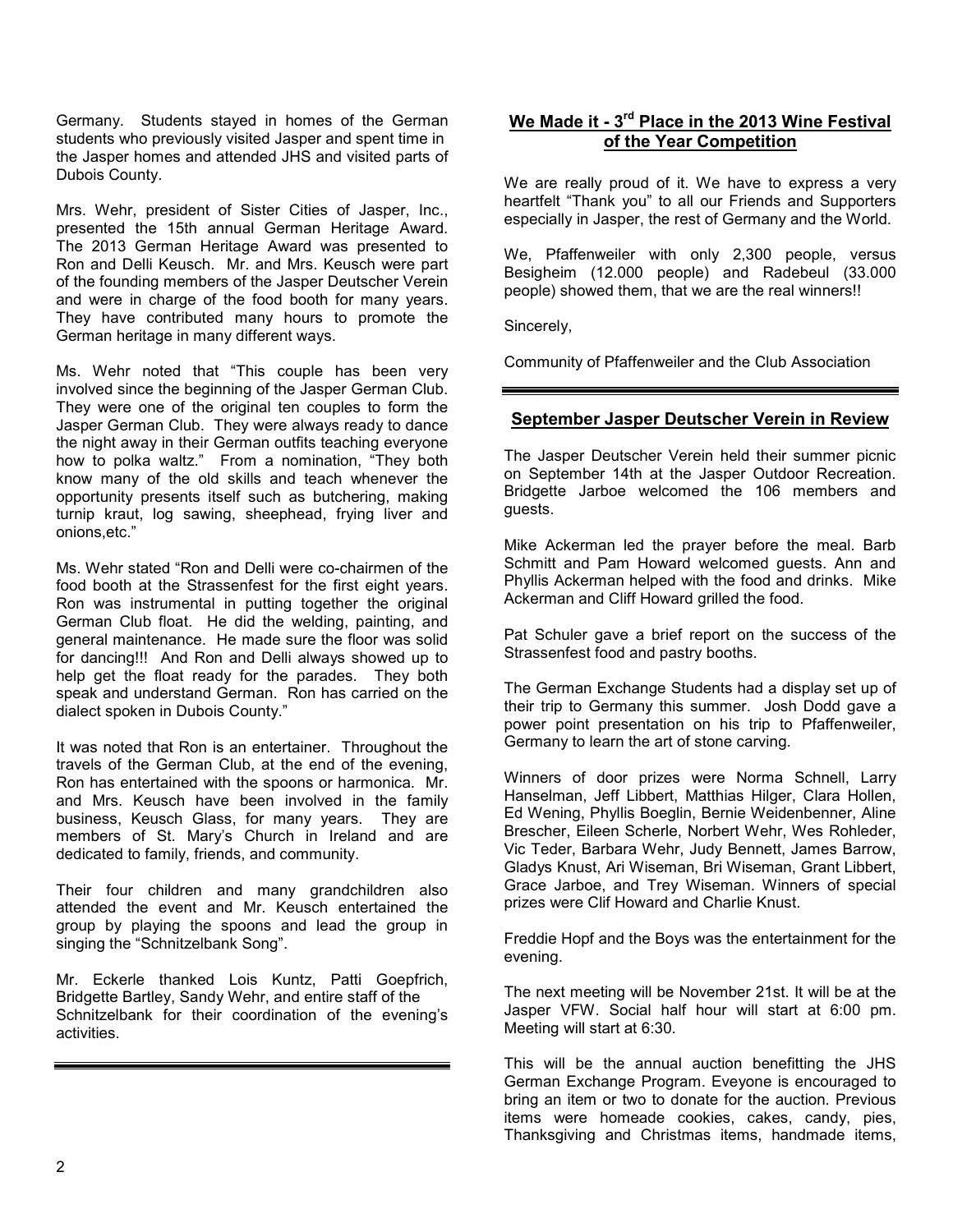wine, gift baskets, gift certificates,etc. Feel free to ask friends and family members to come and join the fun!

Members with last names beginning with A-F bring vegetable, G-K salad, L-P potato dish, and R-Z dessert.

Submitted by

Barb Schmitt **Secretary** 

#### **Message from Mike...........**

We were blessed with a good turn out for the October German Day dinner held at the Schnitzelbank. Those attending were treated to four fine essay presentations from our area high school students regarding their vision and beliefs of their German roots.

Congratulations to Ron and Delli Keusch, this year's honored couple for the German Heritage Award. Thank you, Ron, for leading us in the Schnitzelbank song at the close of the meeting.

Our November meeting will feature our benefit auction to support the students enrolled in German language in high school. We look forward to your attendance and bidding to raise funds to support the next generation of young people who have shown an interest in their German heritage.

The Christmas meeting will include a little cultural entertainment as members from Strings, Inc. charm us with their violins.

In January and February, we will be trying something a little different this year. We are splitting wine and beer judging to two separate meetings and pairing this with an opportunity for others to get involved with food items. More details will be revealed at the November and December meetings.

Hope to see your continued support of our club at the meetings.

Mike Ackerman,

VP, Deutscher Verein

#### **Upcoming Events – Mark Your Calendars**

#### **November Meeting**

#### **At the Jasper VFW**

#### **Thursday, November 21, 2013**

#### **Time:**

6:00pm - Doors Open

6:30pm –Welcome and call meeting to order

Members with last names beginning with A-F bring vegetable, G-K salad, L-P potato dish, and R-Z dessert.

#### **Program – Annual auction to benefit JHS German Exchange Program**

Jeff and Lisa Mann will again donate a  $\frac{1}{2}$  hog and pay for the processing at Merkleys. The bidder can specify how they want the meat cut/processed. The value of the meat and processing is \$175.00.

Let's see what other interesting items will be auctioned to the highest bidder!!!!!!!!!

The German Exchange students will be selling advent calendars for \$5.00 each at this meeting.



**2015 JHS German Exchange Students**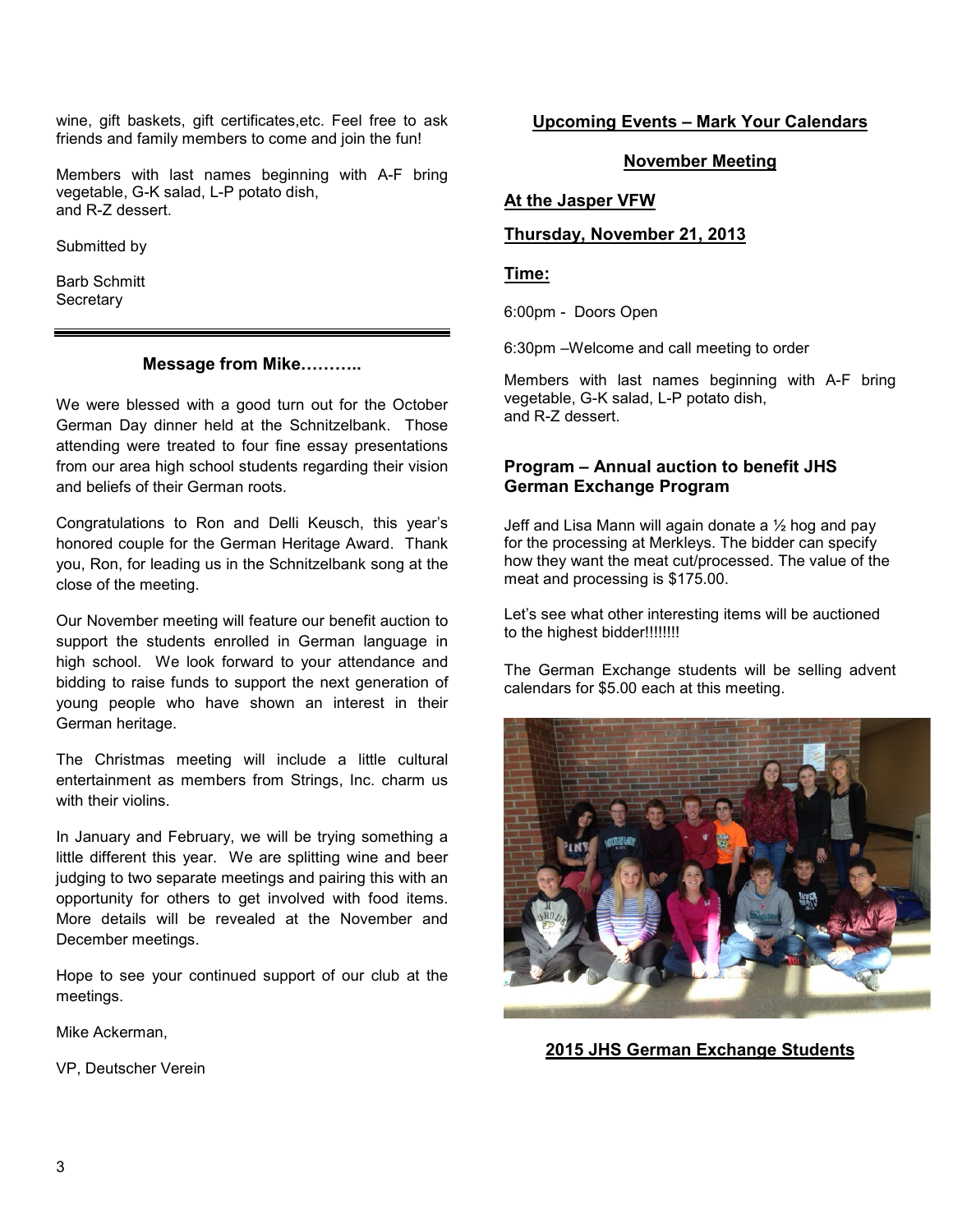

#### **Shannon Schwoerer**

Shannon Schwoerer is 16 years old and arrived in Jasper on July 29<sup>th</sup>. She attends Jasper High School as a Junior. She will return to Germany at the end of the school year.

Shannon is from Pfaffenweiler, Germany. In Germany, she attends Max-Planch-Realschule in Bad Krozengen, Germany. She enjoys being with friends on the weekend. She feels that school here in America is bigger than at home.

She chose Jasper because of the long-lasting and good partnership with Pfaffenweiler and she wants to learn more about the American life-style.

Her welcoming family is Bill and Marlene Seger.

# **The Guests from Dudenhofen, Germany**

A dinner and program organized by Diane Hoppenjans and the Ferdinand Tourism Commission was held at the Schnitzelbank on October  $17<sup>th</sup>$ . The evening was to honor Michael and Barbara Schmidt and Clemens and Sylvia Koerner of Dubenhofen, Germany. Many who emigrated to the United States from Dudenhofen settled in the southeast corner of Mariah Hill and attended St. Ferdinand Church. Those surnames include Arnold, Bettag, Balbach, Grundhoefer, Hollander, Lehr, Lindauer, Nord, Ofer, Koenig, and Tretter.

Ms. Hoppenjans welcomed all present and asked that those families with the above surnames raise their hands to show their presence. It was very heartwarming to see the number of those families in attendance.

Mr. Ken Sicard introduced Mayor Terry Seitz who presented a gift and also Raymie Eckerle, president of the Jasper Partnerership Commission, who presented the guests from Dudenhofen with Sister Cities pins and a copy of the 15<sup>th</sup> Anniversary Booklet of Sister Cities of Jasper and Pfaffenweiler Partnership. The Jasper DeutscherVerein and Sister Cities of Jasper were also represented by Bob Dilger, Darren Patterson, Sandy Wehr, Kevin Manley, Deena Seitz, and Patti Goepfrich**.** 

If all can be arranged, St. Martin's Choir will visit Ferdinand in 2015, the town's 175<sup>th</sup> anniversary year and give a special concert.

#### **Sister Cities of Jasper**

Thank you to all who participated in the German Food for German Students fundraiser at the Schnitzelbank on October 6<sup>th</sup>. Your support is appreciated!!!!

#### **Address Changes for Newsletters – Also for "Snowbirds" With Temporary Address Change**

Would all members who are going to be gone for any period of time, please notify Rita Egler at P. O. Box 15, Jasper, IN 47547-0015 or call her at 634-9068 with your new address so we can forward your newsletter to you. This keeps us from having to pay double postage and assures you to receive all newsletters while you are away from home. Having your mail forwarded while you are gone will not work, simply because of the "Return Service Requested" stamped on our newsletter. This is stamped to let us know when someone has moved. The Post Office informs us of new addresses if you have permanently moved.

**Please notify Patti Goepfrich of any email address changes. pmgoepfrich@twc.com** 

**What Does German Heritage Mean to Me? By: Elizabeth Brinkman** 

# **Daughter of Greg and Vicky Brinkman Southridge High School**

Across the county people show and are proud of their German heritage. The people say this and believe this but never define what makes up that heritage. To me, heritage means so much more than where your family came from. Heritage is your traditions, your family, your community, and how you are raised. Having a German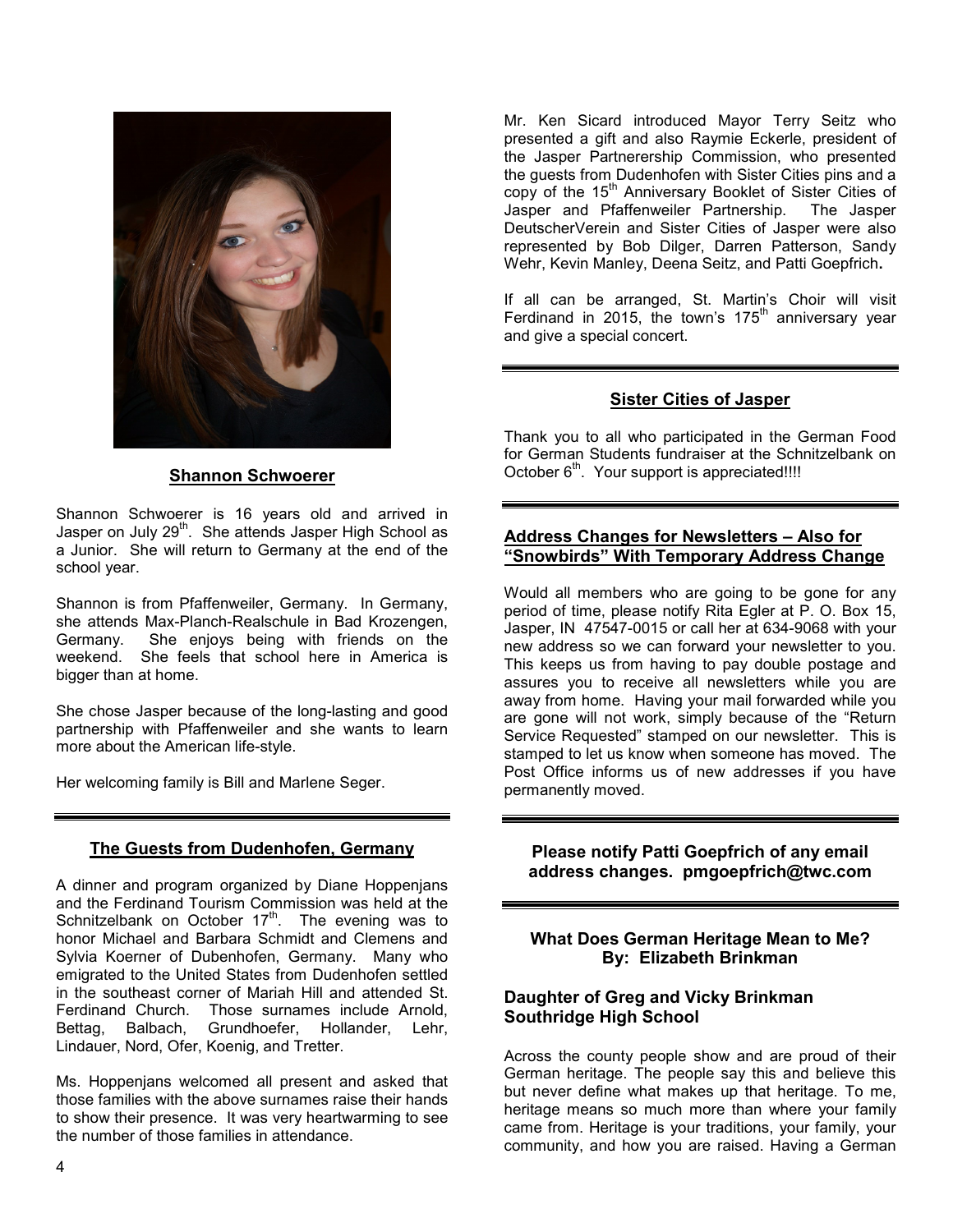heritage means that I know my family came from Germany, has German influences, and celebrates this history.

So much of Dubois County has a German influence in their life by just participating in the local events. I, like many families in the area, have traced my family back to Germany before and found that only a few generations ago we left Germany. The families that settled in this area haven't been here for very many generations and still hold tight to their homelands. My family still displays and honors the glasses, beer steins, and photographs that our ancestors brought from Germany. My grandfather grew up, not far from where I live now, and spoke only German until he started elementary school and learned English. My grandfather still speaks fluent German and tries to speak to me at times in German. Much of my childhood I worked with and spent time with my Grandfather He always seemed to be more dedicated and willing to put forth more effort than many other people. For a long time I didn't understand why he and the rest of my family felt so differently about work and putting effort towards work. As I grew up I began to realize that much of this came with us from Germany. Germans are traditionally seen as very dedicated and hardworking people. My family brought this tradition of being hardworking people from Germany and the people there.

Many people in this area share this hardworking German nature. The fact that the community shares this common link makes my family and others more willing to show pride in their heritage. This pride means that people also are more curious about their history and push others to explore their own heritage. Large portions of my family's history and heritage would still be a mystery to me if it my community didn't push the idea of German heritage in school activities and local events. This makes the community as much a part of my heritage as my family. This helped me figure out what makes me special and makes my family special.

 That is what German heritage means to me. It means a community coming together to remember. It means a connection to my ancestors and understanding my grandfather's life. Heritage makes me and my family who we are. There is no one in this county that can claim to not have a German heritage because living here gives us this heritage. The county has the heritage and the people that live here do too.

# **Your Wish is Granted By: Lauren Betz**

# **Daughter of Michael and Christine Betz Northeast Dubois High School**

"Promise me kids, before I leave this life, keep the family heritage, traditions, and values alive in the future generations. It is where we are from." This was said by my great grandfather, Jerome Betz. This is such a simple request but a lot of work for future generations.

My family has kept family traditions alive by turning the TV off and avoiding technology games until we got older. Instead, we have played indoor and outdoor games, talked about old family stories, and sang and danced to the old harmonica on the back porch. Old German recipes have been handed down along with canning, butchering, and food preserving skills. Carefully identifying pictures, recording, and updating family history has been made a priority.

My parents taught and raised my younger siblings and me the "old fashioned" ways of holding the door open for people, smiling to others, using good manners, helping others, going to church every Sunday, praying every night and before meals, and working really hard. We grew up using our imagination, just like our ancestors! Life is so short, why not have fun with your siblings and friends: riding bikes, going on adventures along the creek, catching lightning bugs at night, making mud pies, singing fun tunes or rhymes, making a fort/ hide away, playing dolls, or with little cars and Tonka trucks. That is what was passed down: life, energy, love, determination, happiness, hard work, teamwork, cooperation, faith, fun, communication, and independence.

Of course, living in a 168-year-old log cabin for eight years of my life really made a difference to me. Seeing and living the life of my ancestors can really open and humble a person's mind. When I was little, we were lucky to have running water, an air conditioner, and a heater. The cabin was cramped with what we had and with only one closet. You could feel the strength, energy, and determination of making a new life in America by touching the notches in each log of the log cabin and barn. You could also see their being in the grooves and curves in each step leading to the attic in the log cabin. I smile with pride.

Mom taught us kids "Ihr Kinderlein Kommet," "Stille Nacht," and "Adeste Fidelis" during our elementary years. It was very touching to see the tears roll down the 80- and 90-year-olds' faces at the Christmas masses as we sang these songs. After mass they mentioned, "It was nice to hear our native tongue. It brought back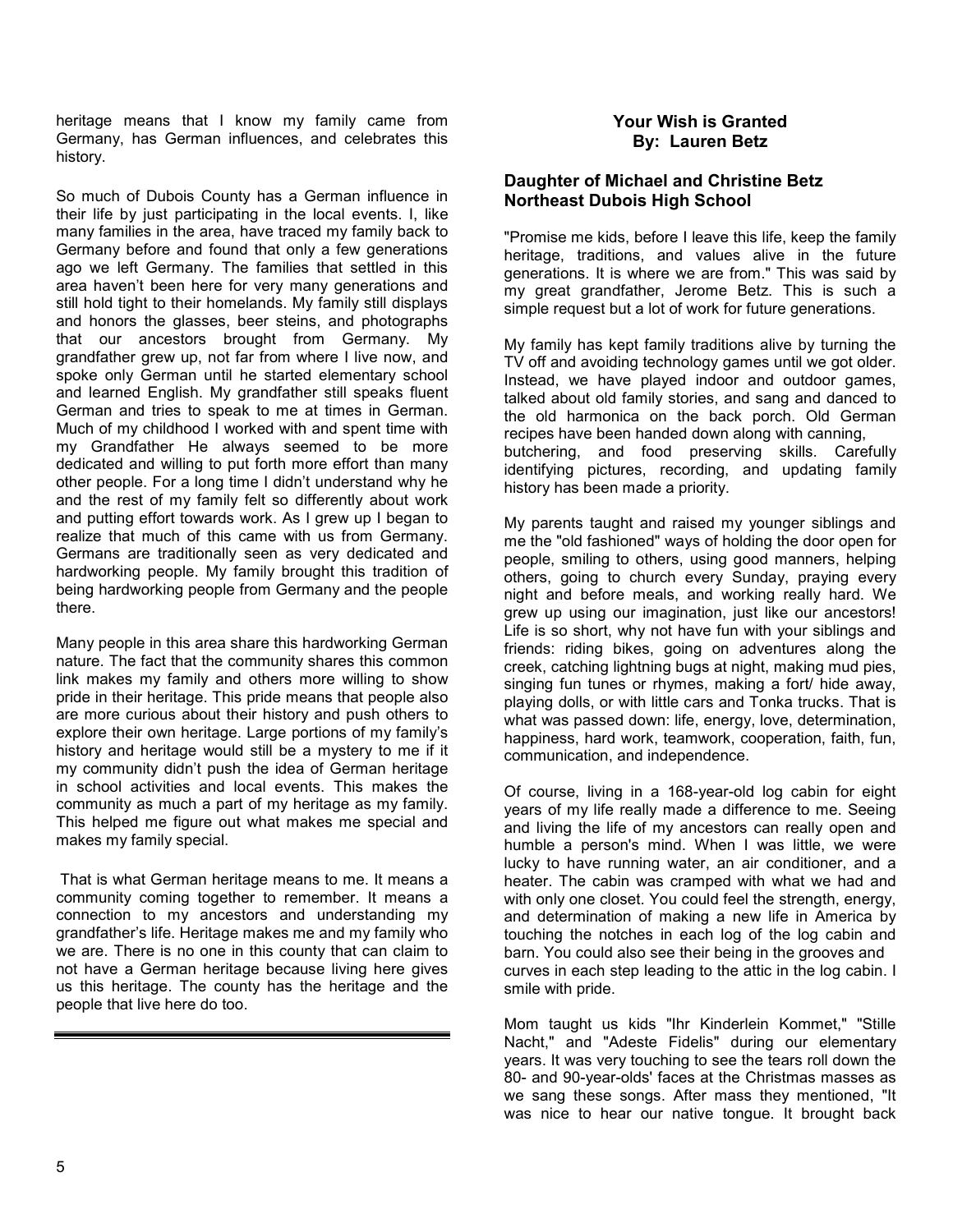memories of our youth." This experience really showed me the importance of the German and Latin languages.

As I reach adulthood, I feel confident to pass down my German heritage to my children, grandchildren, and future generations. I've learned a lot about my German roots, but I know to keep an open mind and humble heart to learn more. "Don't worry grandpa; I'll fulfill your request too!"

## **German Heritage By: Morganne Haas**

## **Daughter of Bradley and Karen Haas Forest Park Jr. Sr. High School**

How do we truly define our German heritage? First we must dispel the myths. Germans are not tight with their money but thrifty and financially responsible. Germans are not hard-headed but determined and goal orientated. Not all Germans love sauerkraut and have a pair of lederhosen stashed in the back of their closet. Only a few homes in Dubois County actually display a cuckoo clock constructed in the mountains of the Black Forest. Our heritage is much more than the tangible things that we can see and touch, such as objects and monuments. It is the intangible traditions that we have inherited which truly make our German culture unique. The language, songs, dances, and even recipes are how we identify ourselves.

Having studied the German language for three years at Forest Park, I enjoy and appreciate the fact that Germans respect the past, celebrate the present, and build for the future. That old collection of German recipes that grandma left you may not seem like much in a monetary sense, but it is a treasure that must be protected for future generations. Christmas would not be the same without the smell of the traditional springerle cookies crafted with the special design covered rolling pin, or the sweet kuchen rising in the warm kitchen. A black, red and gold flag waving in the breeze reminds us that it is our German descendants who blessed the country with the Christmas tree and Saint Nick. They developed the bratwurst, frankfurter, and hamburger . . . not to mention pretzels and beer!

To the 40% of all Hoosiers that are of German ancestry, the Schnitzelbank is more than a restaurant on Third Avenue in Jasper, Indiana. It is a woodworking bench used before the industrial revolution for carving. It is also a song that introduces a new topic in each verse and ends with a comic twist which proves that Germans have a wonderful sense of humor. The more a person indulges into their family traditions and stories of the past the more meaningful our culture becomes. Participating

in community functions such as festivals, and spending time with grandparents is a great way to keep the past alive. We are blessed to have extensive information in the genealogy department of our local libraries, the Dubois County museum, and the German Club. The German heritage is all around us and free for the taking. It is our responsibility to embrace it and share it. The knowledge of my German heritage gives me a glimpse of where I have been and where I am going. "Danke schön"

#### **What Can We As The Younger Generation Do to Help Maintain and Preserve Our German Heritage By: Shannon Sonderman**

# **Daughter of John and Judy Sonderman Jasper High School**

Heritage is something that the younger generation cares less about. We don't care where we came from. Life is all about us and where we are going. However, we need to remember where we came from to know how to get to where we want to go.

My heritage is German. I had a wonderful opportunity to take an active part in learning about my German heritage. I was able to participate in a German exchange program. I stayed with two families and learned their customs.

Our Heritage is similar in that they believe in the importance of family. When we visited my exchange sister in Germany, they had a going away party for her twin brother. The house was full of family and laughter. I felt like I was back home because we also have big family parties. However, they differ in that he was going away to travel the world for a year before he went to college. It is very normal for them to explore another cultures vs. in America we generally go straight to college or to the workforce.

American's differ from the German Heritage in that German's are more into being a part of nature. They ride their bikes to school and work. They enjoy going for walks. They enjoy eating outside. Their eating habits are very different. We eat three meals a day, but they eat three meals a day along with three or four snacks. They eat lots of bread and fresh foods. They go to the store more often and have small refrigerators. They live a more relaxed lifestyle.

One of the best ways teens can learn about their German heritage is to host an exchange student from Germany. I hosted three German exchange partners.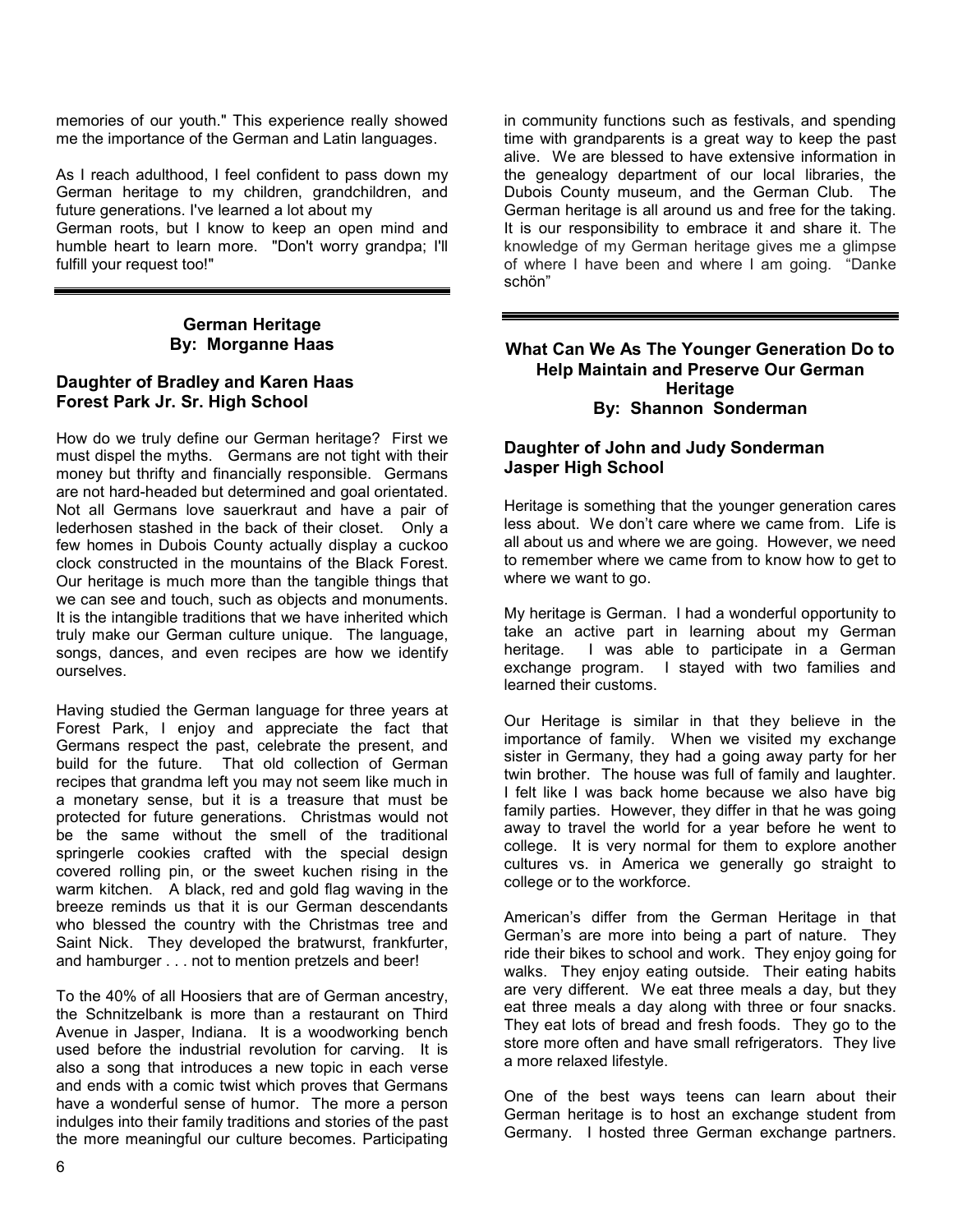Laura stayed with my family a year. She is like my sister. I also hosted Carla and Venessa for two weeks each through the Sister City exchange program. When they lived with us, I learned about my heritage by talking to them about what it was like to be a teenager in Germany.

I then went and lived in Germany for two weeks with each family to experience their culture. I noticed right away that their cars were smaller and more energy efficient. Germany also has a very big public transportation network. In Germany most houses don't have air conditioning.

I believe the best way for the young generation to preserve our German heritage is to have friends in Germany and visit each other. I hope to go back to Germany and learn more about their very extensive culture and ways of life. For Germany being a small country it is still very diverse and we need to remember where we came from.

#### **News from the Dubois County Suds Club**

The Dubois County Suds Club is a group of local homebrewers. Anyone who home-brews or wants to learn how to home-brew is invited to attend.

In addition to monthly meetings, the club also holds group brew sessions and live demonstrations throughout the year. Anyone wanting more information about the club is invited to call 630-8433 or attend a meeting.

Even if you have no interest in learning how to homebrew, members of the Deutscher Verein are ALWAYS invited to stop by a meeting or event to simply enjoy some good beer! Thanks!

Dec 7 - Holiday Party @ Jaycee's clubhouse

Justin Rumbach

**At this time of Thanksgiving, let us remember the less fortunate of our communities. This would be a great time to make a donation to any organization helping those in need.** 

 **Your generosity will be appreciated.** 

## **Endowments at the Dubois County Community Foundation**

#### **Jasper Deutscher Verein (German Club) German Heritage Endowment**

A donor-advised endowment to benefit generations in ensuring that our German heritage is preserved and enriched in Jasper and Dubois County.

#### **Claude and Martina Eckert Sister Cities Endowment**

A designated endowment to provide support to Sister Cities of Jasper, Inc. to support the Jasper/Pfaffenweiler relationship.

A gift to the Jasper Deutscher Verein (German Club) German Heritage Endowment or to the Claude and Martina Eckert Sister Cities Endowment is a wonderful way to remember that special someone. A gift in honor of someone or in memory of someone may be given. The Dubois County Community Foundation will send a letter of acknowledgment to the individual being honored or to the family of someone being remembered. Send your gift along with the appropriate information to the Dubois County Community Foundation, P. O. Box 269, Jasper, IN 47547-0269. Envelopes are also available at the greeting table at each club meeting.

\_\_\_\_\_\_\_\_\_\_\_\_\_\_\_\_\_\_\_\_\_\_\_\_\_\_\_\_\_\_\_\_\_\_\_\_\_\_\_\_\_\_\_\_\_

Enclosed is my gift of \$\_\_\_\_\_\_\_\_\_\_\_\_\_\_\_\_\_\_\_\_\_\_\_\_\_\_ to the\_\_\_\_\_\_\_\_\_\_\_\_\_\_\_\_\_\_\_\_\_\_\_\_\_\_\_\_\_\_\_\_\_\_\_\_\_\_\_\_ (Please specify appropriate Endowment) Name: Address: \_\_\_\_\_\_\_\_\_\_\_\_\_\_\_\_\_\_\_\_\_\_\_\_\_\_\_\_\_\_\_\_\_\_\_\_\_ City/State/Zip: \_\_\_\_\_\_\_\_\_\_\_\_\_\_\_\_\_\_\_\_\_\_\_\_\_\_\_\_\_\_\_\_\_ I want my gift to be in memory of / in honor of: \_\_\_\_\_\_\_\_\_\_\_\_\_\_\_\_\_\_\_\_\_\_\_\_\_\_\_\_\_\_\_\_\_\_\_\_\_\_\_\_\_\_\_\_\_ Please acknowledge my gift to: Name: \_\_\_\_\_\_\_\_\_\_\_\_\_\_\_\_\_\_\_\_\_\_\_\_\_\_\_\_\_\_\_\_\_\_\_\_\_\_\_ Address: \_\_\_\_\_\_\_\_\_\_\_\_\_\_\_\_\_\_\_\_\_\_\_\_\_\_\_\_\_\_\_\_\_\_\_\_\_